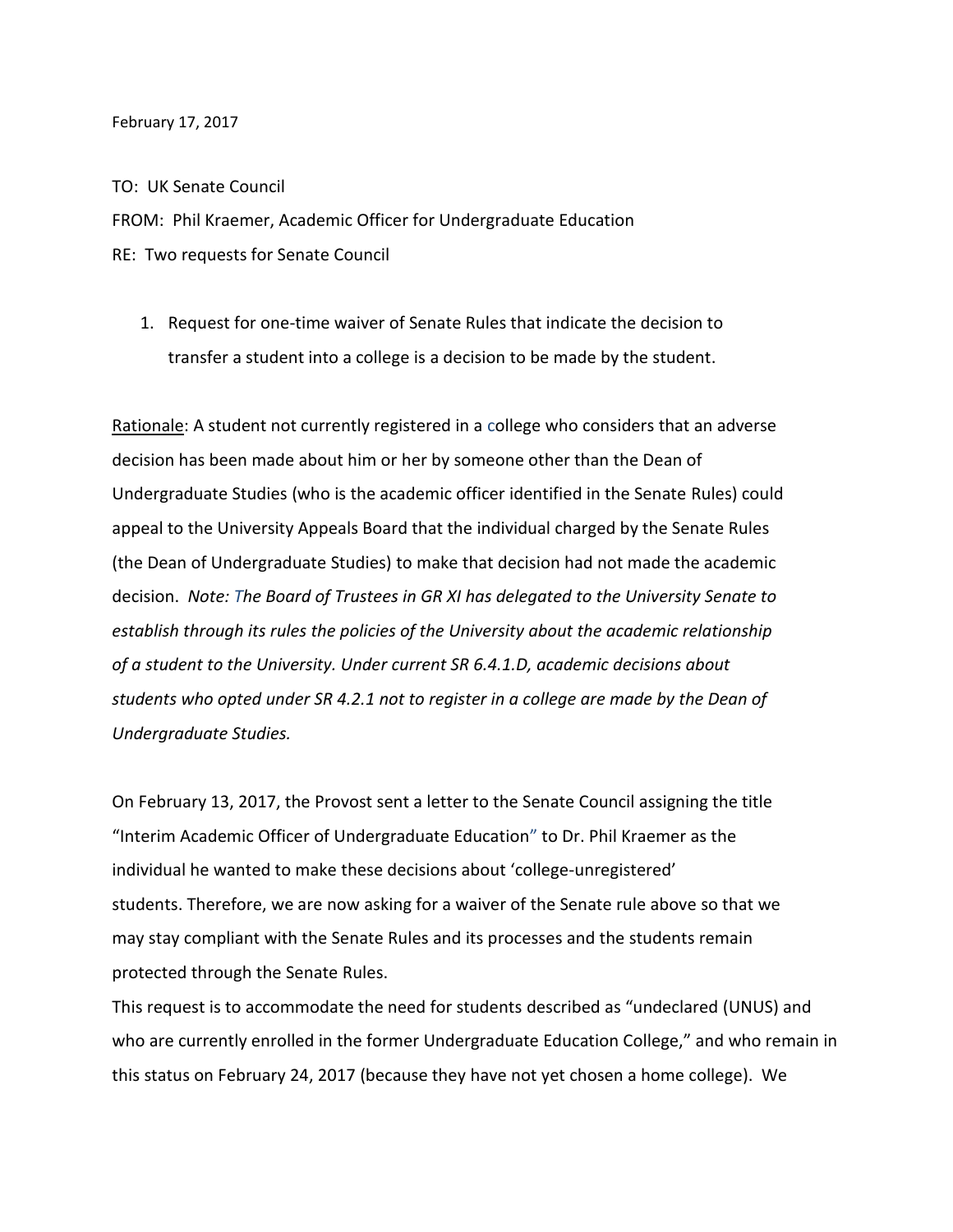request the ability to move these students administratively into a college in which they are admissible and for which their current coursework best aligns with the college's degree programs and is best suited for the students' individual needs. This action is a one-time event and is not to be considered a regular practice. The individuals authorized to perform this administrative move are the Interim Academic Officer of Undergraduate Education (IAOUE) and the Interim Assistant Provost for Student and Academic Support (IAPSAS). They will make a judgment as to which college a given college-unregistered student is admissible to and otherwise best academically aligned. Nine Colleges currently hold a status of undeclared/exploratory. Three of the nine have open admission to all students. These three colleges will accept all students regardless of academic standing, i.e., probation. The Colleges identified along with these students will make a final decision by February 23, 2017 as to whether to admit the student within that college.

## *Proposed Request:*

*The IAOUE and IAPSAS request the Senate Council move to waive, on a one-time basis and on behalf of the Senate, relevant Senate Rules (SR), such as SR 4.2.1 and SR 4.2.4 (that indicate the decision to transfer a student into a college is the decision to be made by the student) in order to allow the Interim Academic Officer of Undergraduate Education and the Interim Assistant Provost for Student and Academic Support to administratively move University-admitted but college-unregistered students who have not registered in a college and are currently registered in an undeclared status (UNUS) prior to registration in a college, to colleges in which the students are admissible and to which the students are otherwise best academically aligned.*

### 2. Proposed Calendar Change: 2017 – 2018 University Calendar

Rationale: All students can theoretically be registered within a college before the deadline of February 26, 2017 (as codified in the spring 2017 academic calendar). However, there may be instances where it is not possible to transfer a student into a college prior to that deadline. In